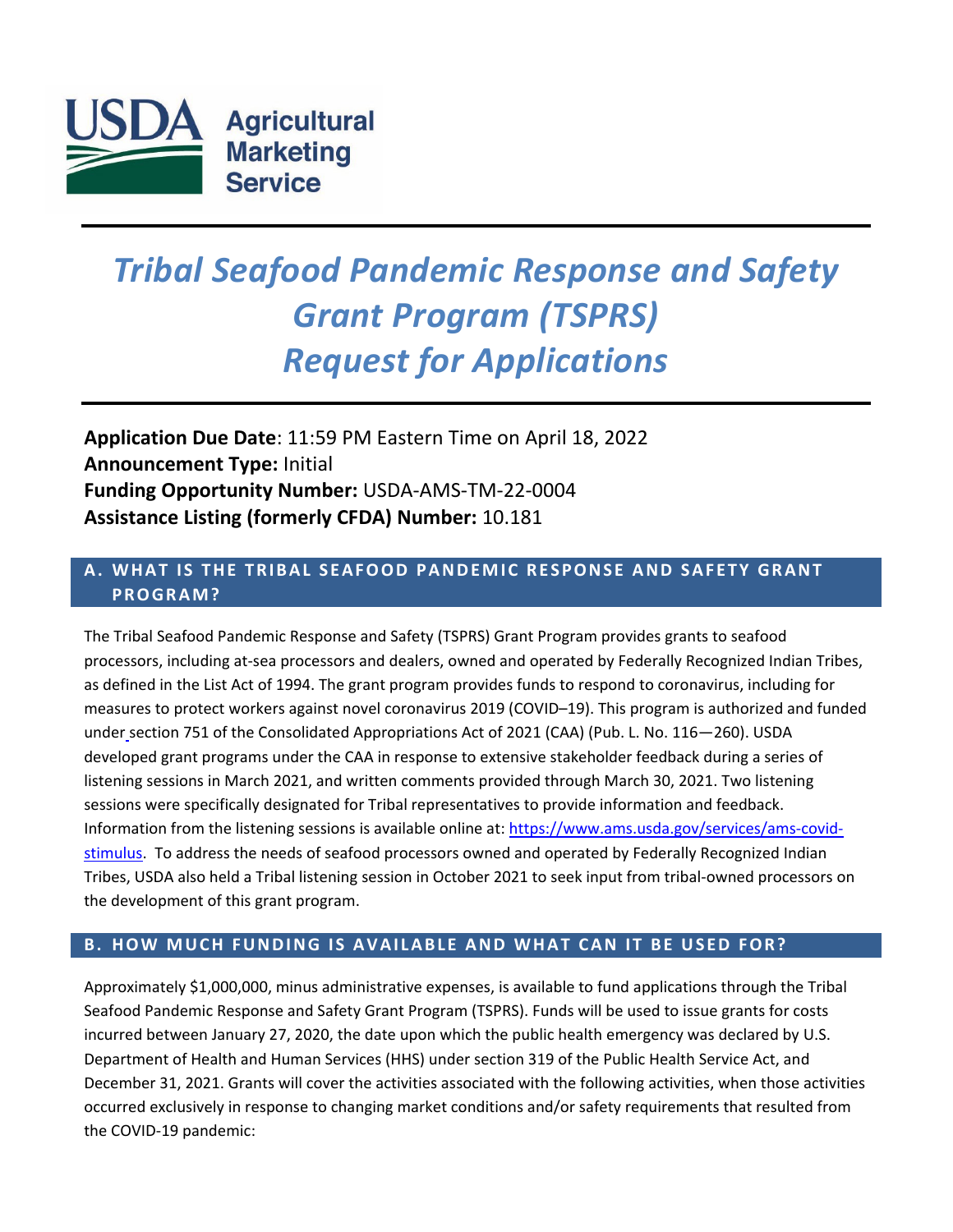**Workplace Safety Measures:** Workplace safety measures, including, but not limited to, personal protective equipment, sanitizer, hand washing stations, air filters, thermometers, cleaning supplies, or similar items.

**Market Pivots:** Shifts from markets reduced or eliminated by COVID-19 to other markets, such as transition from restaurant or food service to retail customers, shifts from fresh to frozen seafood, moving to virtual/online sales costs (online platform development and fees, online marketing, credit card processing fees), building cold storage, or purchasing retail packaging.

**Retrofitting Facilities:** Retrofitting facilities for worker and consumer safety, such as installing new production equipment to maximize social distancing.

**Transportation:** Additional transportation costs incurred to maintain social distancing or implement new distribution routes.

**Worker Housing:** Additional worker housing costs incurred to comply with quarantine mandates for new or seasonal employees, to maintain social distancing, or to allow for quarantining of exposed employees.

**Medical:** Unreimbursed costs associated with providing or enabling vaccinations, testing, or healthcare treatment of infected employees, including any paid leave.

The minimum funding request amount is **\$100,000**. The maximum funding request amount is **\$500,000**. USDA may prorate funding awards, if the total amount of funds requested exceeds the total amount of funding available.

## **C . WHO IS ELIGIBLE TO APPLY FOR FUNDS?**

USDA is targeting support to tribally-owned seafood processors, including at-sea processors and dealers, owned and operated by Indian Tribes, as defined by the Federally Recognized Indian Tribe List Act (List Act) of 1994 [\(Pub.](https://www.govinfo.gov/content/pkg/USCODE-2016-title25/pdf/USCODE-2016-title25-chap45-sec5131.pdf) L. No. 103—454). According to stakeholder feedback, tribally-owned seafood processors were both significantly impacted by the COVID-19 pandemic and received insufficient federal support to address the costs they incurred to keep workers safe and help keep the U.S. food supply intact during the crisis.

Tribally-owned seafood processors who have already applied to State agencies for federal aid under the Seafood Pandemic Response and Safety (SPRS) Block Grant Program are not eligible to apply again to the TSPRS program.

To be eligible for TSPRS funding, entities must 1) be wholly owned by a Tribal government listed on the most recent list of Indian Tribal Entities as defined by the List Act of 1994 at

[https://www.govinfo.gov/content/pkg/FR-2019-02-01/pdf/2019-00897.pdf,](https://www.govinfo.gov/content/pkg/FR-2019-02-01/pdf/2019-00897.pdf) and 2) must own and operate a seafood processing operation, including at-sea processing vessels or dealers.

No cost sharing or matching funds are required. All TSPRS awards are subject to the terms and conditions, cost principles, and other considerations described in the TSPRS General Terms and Conditions.

#### **D. HOW AND WHEN ARE APPLICATIONS SUBMITTED?**

TSPRS applications are submitted via e-mail to **TSPRSgrants@usda.gov.** All applicants must obtain a DUNS number and register in the System for Award Management (SAM) before applying. Information on how to obtain a DUNS number and registering in SAM.gov can be found on the AMS website at [https://www.ams.usda.gov/services/grants/apply-for-a-grant.](https://www.ams.usda.gov/services/grants/apply-for-a-grant) Applicants must submit via email to **TSPRSgrants@usda.gov** a complete application package, which consists of the following forms: